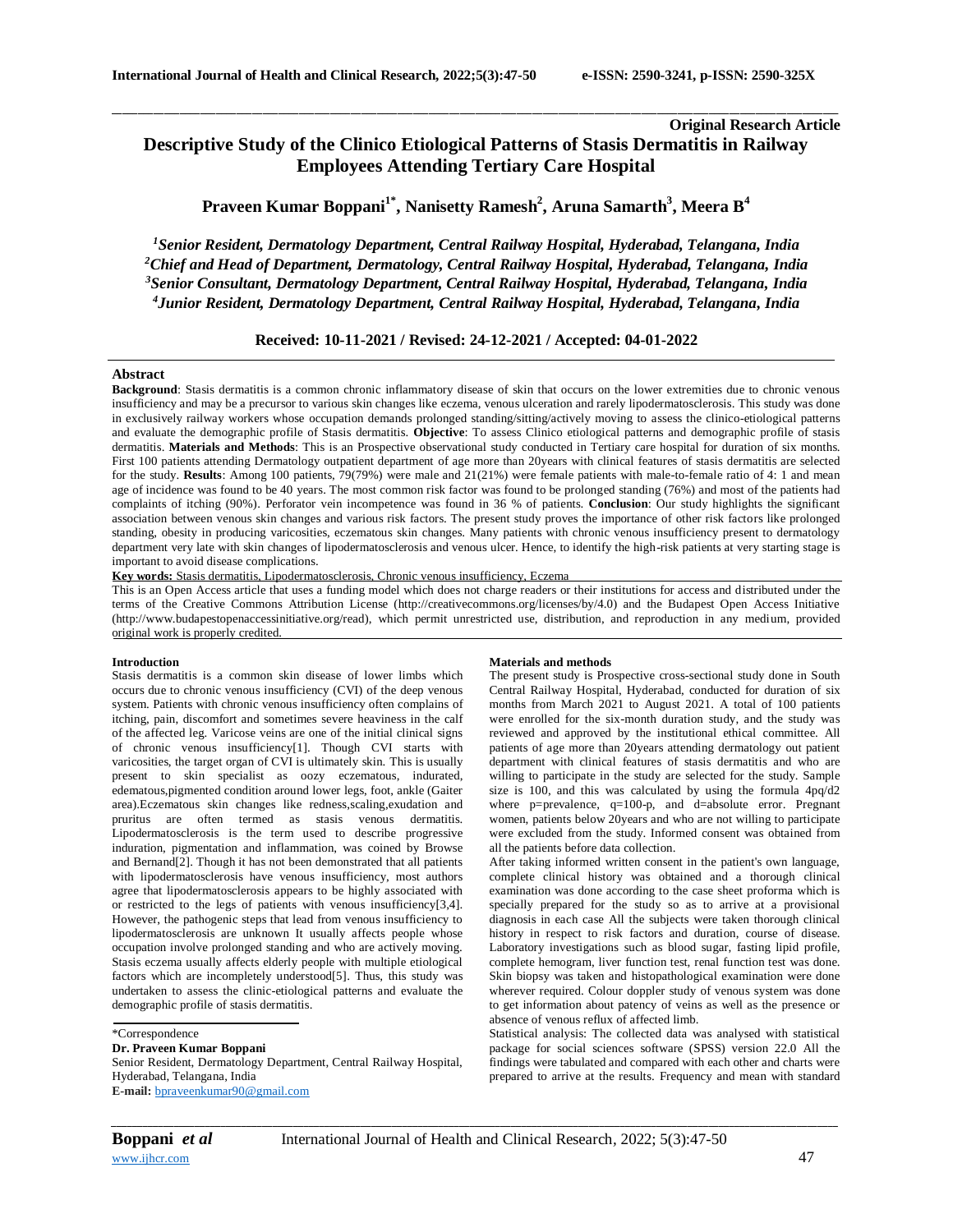deviation (SD) were calculated to express the results in the form of percentages.

#### **Results**

The present study comprised of 100patients of stasis dermatitis with different clinical presentations. The most common age group affected

\_\_\_\_\_\_\_\_\_\_\_\_\_\_\_\_\_\_\_\_\_\_\_\_\_\_\_\_\_\_\_\_\_\_\_\_\_\_\_\_\_\_\_\_\_\_\_\_\_\_\_\_\_\_\_\_\_\_\_\_\_\_\_\_\_\_\_\_\_\_\_\_\_\_\_\_\_\_\_\_\_\_\_\_\_\_\_\_\_\_\_\_\_\_\_\_\_\_\_\_\_\_\_\_\_\_\_\_\_\_\_\_\_\_\_\_\_\_\_\_\_\_\_\_\_\_\_\_\_\_\_\_\_\_\_\_\_\_\_\_ was 50-60 years (45 patients, 45%), followed by 60-70 years age group (33 patients, 33%), and more than 70 years (16patients,16%). The mean age of incidence was found to be 40 years. Out of 100patients, 79 (79%) patients were males and 21 (21%) were females. Gender distribution in our study shows male preponderance (79%) with male: female ratio 4:1 (Table 1).

| $\ldots$         |                     |                  |  |
|------------------|---------------------|------------------|--|
| <b>Variables</b> | No. of Patients (%) |                  |  |
| Age              | $21-30$ years       |                  |  |
|                  | 31-40 years         | $2(2\%)$         |  |
|                  | $41-50$ years       | 4(4%)            |  |
|                  | 51-60 years         | 45(45%)          |  |
|                  | $61-70$ years       | 33(33%)          |  |
|                  | $> 70$ years        | 16(16%)          |  |
|                  | Mean age $\pm$ SD   | $40.63 \pm 6.53$ |  |
| Gender           | Male                | 79 (79%)         |  |
|                  | Female              | 21 (21%)         |  |

| Table 1: Age and Gender distribution |  |  |
|--------------------------------------|--|--|
|--------------------------------------|--|--|

The most common risk factor in our study was found to be prolonged standing seen in 76 patients (76%), followed by BMI> 25 seen in 48 patients (48%), trauma (39 patients, 39 %), Alcohol intake (36 patients, 36%), smoking (32 patients, 32%) as shown in Table 2. Family history is seen in two patients (2%).

| Tabit 4. INSK lativi uisti ibutibil |                        |  |
|-------------------------------------|------------------------|--|
| <b>Risk factors</b>                 | No. of patients $(\%)$ |  |
| Prolonged standing                  | 76 (76%)               |  |
| BMI > 25                            | 48 (48%)               |  |
| Smoking                             | 32 (32%)               |  |
| Alcoholism                          | 36 (36%)               |  |
| $H$ /o thromboembolism              |                        |  |
| Family history                      | 2(2%)                  |  |
| Trauma                              | 39 (39%)               |  |

## **Table 2**: **Risk factor distribution**

The most common symptom found in our study was itching (90 patients, 90%), followed by pigmentary changes (78 patients, 78 %), eczema (63 patients, 63 %), pain/tenderness (46 patients, 46%), edema (30 patients, 30%) (Table 4).

| Table 4: Skin changes |                        |  |
|-----------------------|------------------------|--|
| <b>Symptoms</b>       | No: of patients $(\%)$ |  |
| Itching               | 90 (90%)               |  |
| Pigmentary changes    | 78 (78%)               |  |
| Eczema                | 63 (63%)               |  |
| Edema                 | 30 (30%)               |  |
| Pain/tenderness       | 46 (46%)               |  |
| Telangiectasia        | 23 (23%)               |  |
| Ulcer                 | 12 (12%)               |  |
| Lipodermatosclerosis  | 8(8%)                  |  |
| Cellulitis            | 22(22%)                |  |

In our study, venous colour doppler findings revealed perforator vein incompetency (36 patients, 36%) was seen more than saphenous vein incompetency (28 patients, 28%) (Table 5).

| Table 5: Venous colour doppler findings |                        |  |
|-----------------------------------------|------------------------|--|
| Veins                                   | No: of patients $(\%)$ |  |
| Saphenous veins                         | 28 (28%)               |  |
| Perforator veins                        | 36 (36%)               |  |

#### **Discussion**

**Age**

Stasis dermatitis is usually seen in middle age and the elderly. Prevalence increases as the age advances. In our study, highest prevalence was seen in fifth decade which is in accordance with Shankar S V et al study[6]. In a study done by Sundaresan et al among 4099 patients highest prevalence was shown in patients aged >65 years and the mean age was found to be 74 years (range 50– 91)[7]. This is due to chronic venous insufficiency or failure of the lower limb muscle pump in elderly age.

#### **Sex**

In our study highest prevalence is seen in males which is probably related to occupation of railway workers. Male to female ratio is 4: 1. Similar observation was seen in Chougule A et al study[8].

# **Risk factors**

Prolonged standing / actively moving is the most common risk factor observed in our study as majority of the railway workers has the occupation which involves field work like gang men, Locopilot etc. This can be attributed to increased venous pressure or hydrostatic pressure and is related to the pressure generated from muscle contraction in the legs and capillary pressure. Impairement of venous valves decreases blood return to heart resulting in venous hypertension and venous stasis.

Increased BMI and metabolic risk factors such as smoking and alcoholism play key role in pathogenesis of microcirculation alteration which leads to development of chronic venous insufficiency[9].

*\_\_\_\_\_\_\_\_\_\_\_\_\_\_\_\_\_\_\_\_\_\_\_\_\_\_\_\_\_\_\_\_\_\_\_\_\_\_\_\_\_\_\_\_\_\_\_\_\_\_\_\_\_\_\_\_\_\_\_\_\_\_\_\_\_\_\_\_\_\_\_\_\_\_\_\_\_\_\_\_\_\_\_\_\_\_\_\_\_\_\_\_\_\_\_\_\_\_\_\_\_\_\_\_\_\_\_\_\_\_\_\_\_\_\_\_\_\_\_\_\_\_\_\_\_\_\_\_\_\_\_\_\_\_\_\_\_\_\_\_*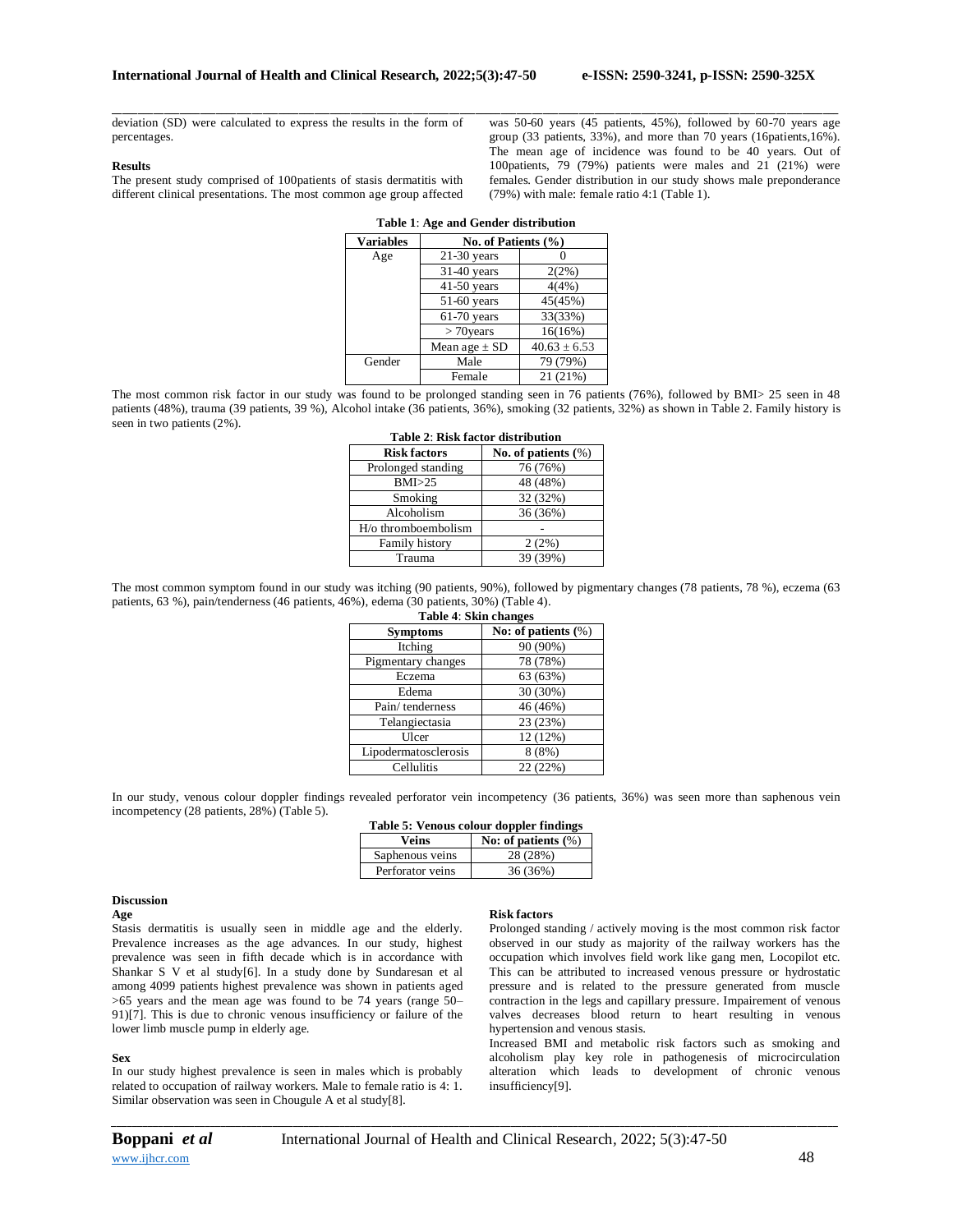In the study by Gupta and Mushtaq et al, a history of prolonged standing as an aggravating factor was documented in 17 (28.33%) patients and Hypertension was the most common risk factor seen in 35 (58.3%) patients followed by other comorbidities like Diabetes mellitus observed in 19 patients, dyslipidaemia in 17 (28.3%), and thyroid abnormalities in (11.6%) patients[10]. The presence and therefore the number of comorbidities in patients increased with the severity of the disease. Hypertension and Diabetes mellitus were more common in severely affected stasis dermatitis (92.3%) followed by moderately affected (75%) and mildly affected stasis dermatitis (14.2%). In another study done by Sharma and Gupta, majority of the patients (54%) were engaged in occupation involving prolonged

\_\_\_\_\_\_\_\_\_\_\_\_\_\_\_\_\_\_\_\_\_\_\_\_\_\_\_\_\_\_\_\_\_\_\_\_\_\_\_\_\_\_\_\_\_\_\_\_\_\_\_\_\_\_\_\_\_\_\_\_\_\_\_\_\_\_\_\_\_\_\_\_\_\_\_\_\_\_\_\_\_\_\_\_\_\_\_\_\_\_\_\_\_\_\_\_\_\_\_\_\_\_\_\_\_\_\_\_\_\_\_\_\_\_\_\_\_\_\_\_\_\_\_\_\_\_\_\_\_\_\_\_\_\_\_\_\_\_\_\_ standing[11]. Kim et al recorded preceding upper respiratory infection (5.3%), high orthostatic pressure due to prolonged standing (2.6%), and strenuous exercise (2.6%) as the possible etiologic factors[12]. Cho et al found orthostatic HTN (21.6%), exercise (8.1%), and contact with metals (2.7%) as the possible leading causes[13].

#### **Skin changes**

Itching and skin pigmentary changes were found in 90% to 78% of subjects respectively. Many patients usually present with itching, varicose veins (Figure 1) and colour changes to skin outpatient clinic. Eczematous changes (Figure 2), edema, ulceration (Figure 3) was found to be next most common skin manifestation.



**Fig 1: Showing varicose veins on lower limb**



**Fig 2: Showing pigmentory and eczematous changes**

.



*\_\_\_\_\_\_\_\_\_\_\_\_\_\_\_\_\_\_\_\_\_\_\_\_\_\_\_\_\_\_\_\_\_\_\_\_\_\_\_\_\_\_\_\_\_\_\_\_\_\_\_\_\_\_\_\_\_\_\_\_\_\_\_\_\_\_\_\_\_\_\_\_\_\_\_\_\_\_\_\_\_\_\_\_\_\_\_\_\_\_\_\_\_\_\_\_\_\_\_\_\_\_\_\_\_\_\_\_\_\_\_\_\_\_\_\_\_\_\_\_\_\_\_\_\_\_\_\_\_\_\_\_\_\_\_\_\_\_\_\_* **Figure 3: Showing venous ulcer**